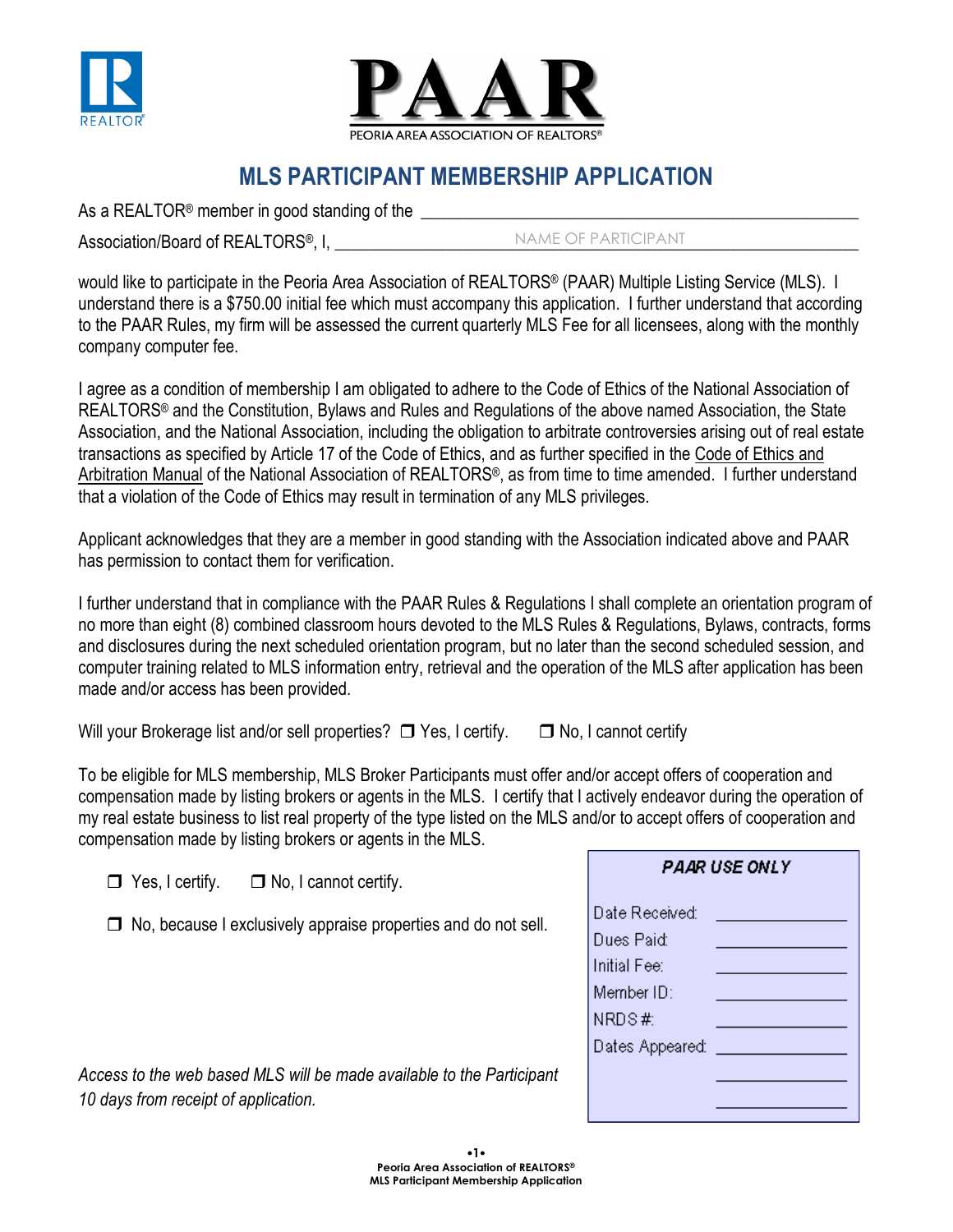## **THIS APPLICATION WILL ONLY BE ACCEPTED IF COMPLETED IN ITS ENTIRETY. ALL FIELDS ARE REQUIRED.**

| <b>PERSONAL INFORMATION:</b> |        |  |             |  |                                                      |              |  |      |  |  |
|------------------------------|--------|--|-------------|--|------------------------------------------------------|--------------|--|------|--|--|
| First Name:                  |        |  |             |  |                                                      | Middle Name: |  |      |  |  |
| Last Name:                   |        |  |             |  | Suffix $\Box$ Jr, $\Box$ III, $\Box$ Sr, $\Box$ Etc. |              |  |      |  |  |
| Nickname (DBA):              |        |  |             |  |                                                      |              |  |      |  |  |
| Home Address:                |        |  |             |  |                                                      |              |  |      |  |  |
| City:                        | State: |  |             |  |                                                      |              |  | Zip: |  |  |
| Home Phone:                  |        |  | Cell Phone: |  |                                                      |              |  |      |  |  |
| Personal Fax:                |        |  | Desk Phone: |  |                                                      |              |  |      |  |  |
| E-mail Address:              |        |  |             |  |                                                      |              |  |      |  |  |
| <b>Web Address:</b>          |        |  |             |  |                                                      |              |  |      |  |  |
| Date of Birth:               |        |  | Gender:     |  |                                                      |              |  |      |  |  |

*I understand that by providing my email address and fax number, I consent to receive communications, advertisements and solicitations sent by or on behalf of Peoria Area Association of REALTORS®, its subsidiaries and affiliates, namely, the Illinois Association of REALTORS®, and National Association of REALTORS® via email or fax. I understand that PAAR will not share my email/phone/fax numbers with other organizations.*

| <b>LICENSING INFORMATION:</b> |                                 |                                                                        |
|-------------------------------|---------------------------------|------------------------------------------------------------------------|
| Check:                        | Designated REALTOR <sup>®</sup> | Real Estate License #:                                                 |
|                               | Appraiser                       | Appraisal License #:                                                   |
|                               | Type of Appraisal License:      | Certified Residential<br>Certified General<br><b>Associate Trainee</b> |

| <b>COMPANY AFFILIATION INFORMATION:</b> |      |  |  |  |
|-----------------------------------------|------|--|--|--|
| Company Name:                           |      |  |  |  |
| Company Address:                        |      |  |  |  |
| Company Phone:                          | Fax: |  |  |  |
| Company License #:                      |      |  |  |  |
| Co. Email Address:                      |      |  |  |  |
| Co. Web Address:                        |      |  |  |  |

| <b>PREFERRED MAILING/CONTACT INFORMATION:</b>                                                                        |  |  |  |  |
|----------------------------------------------------------------------------------------------------------------------|--|--|--|--|
| Preferred Phone:     Home     Office  <br>$ $ Cell                                                                   |  |  |  |  |
| Preferred Mailing: Home<br>Mail Publications to:     Home     Office<br>Office                                       |  |  |  |  |
| Primary Method of Contact: Email Phone Fax Facebook LinkedIn Twitter Text                                            |  |  |  |  |
|                                                                                                                      |  |  |  |  |
| <b>APPLICANT INFORMATION:</b>                                                                                        |  |  |  |  |
| Are you currently participating in an MLS? $\Box$ Yes $\Box$ No                                                      |  |  |  |  |
| If Yes, name of Association/Board:                                                                                   |  |  |  |  |
| Are you currently a Primary member of another Board/Association which is affiliated with the National Association of |  |  |  |  |

REALTORS®: Yes No

If Yes, name of Association/Board:

**Please Note: A letter of good standing from that Association/Board must accompany your application.**